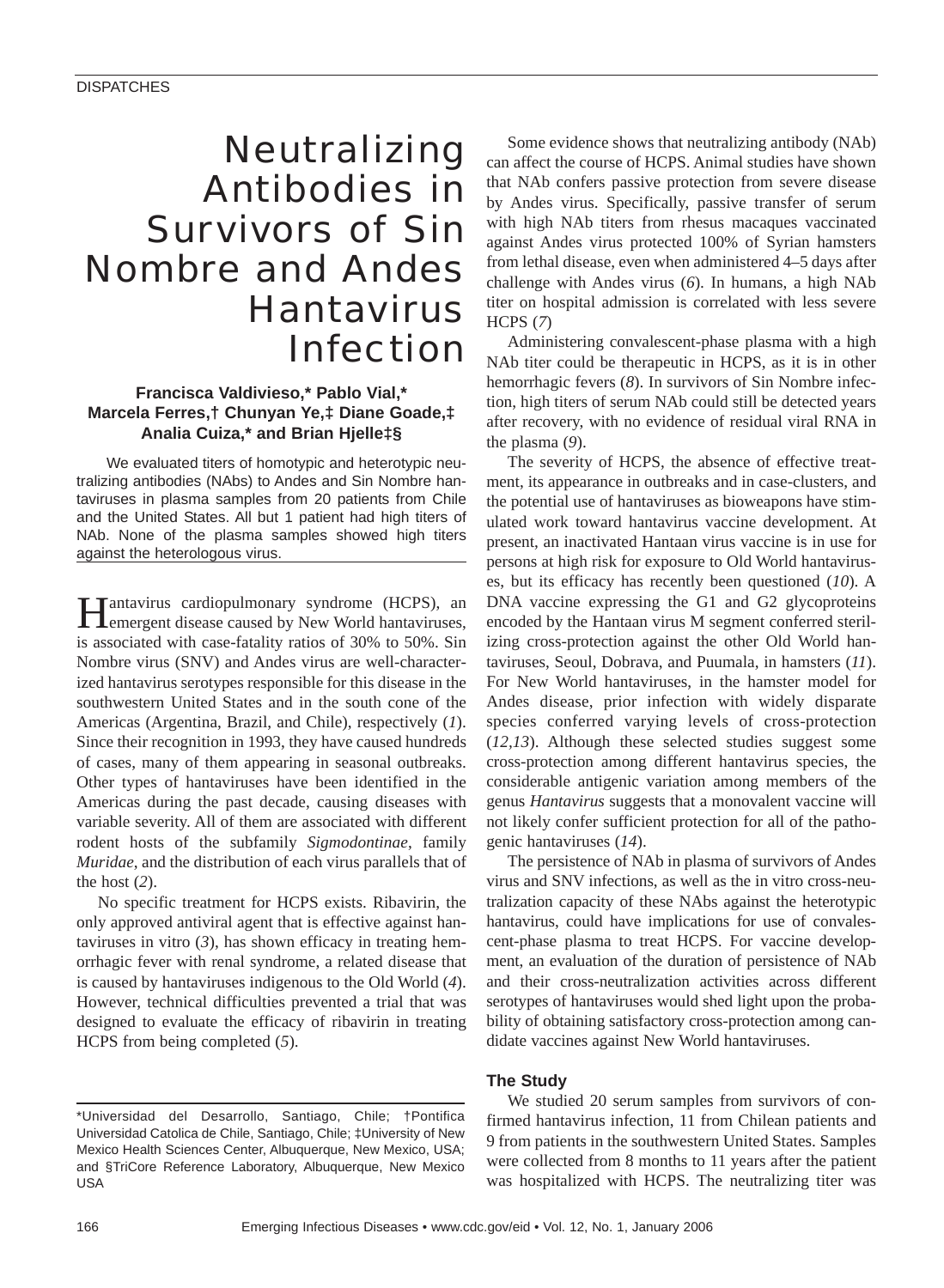measured for each sample against SNV and Andes virus by a focus-reduction neutralization assay in Vero E6 cells, as described previously (*7*). In brief, serial 2-fold dilutions of heat-inactivated patient plasma samples were made, from 1:100 to 1:1,600, and were mixed with equal volume of ≈50–100 focus-forming units per milliliter SNV (isolate SN77734, titer  $2 \times 10^{6}$ /mL) or Andes virus (Chilean strain of human origin, isolate CHI-7913) and incubated at 37° for 1 hour (*15*). The mixture was then used to infect a confluent monolayer of Vero E6 cells (ATCC CRL 1586) in duplicate wells of a 48-well dish, with a 1.2% methylcellulose overlay in the medium to confine the virus to the foci. After incubation for 1 week, viral foci were detected with polyclonal rabbit anti-N antibody followed by peroxidase-conjugated goat anti-rabbit immunoglobulin G. Foci were enumerated under an inverted light microscope. NAb titers were defined as the reciprocal of the highest serum dilution that resulted in an 80% reduction in the number of foci compared to virus controls in duplicate assays.

The endpoint plasma NAb titers against Andes virus and SNV from Chilean and North American survivors of hantavirus infection are shown in the Table. All Chilean patients had detectable plasma NAb against Andes virus, with titers  $\geq$ 1:400 in all but 1 patient. In contrast, 9 of the 11 samples failed to show NAb titers  $\geq$ 1:100 against SNV, while the other 2 neutralized SNV only at low titers. Similarly, all North American patients had plasma NAb against SNV at titers  $\geq 400$ , and only 1 showed some neutralization against Andes virus, at low titer. No relationship

| Table. Neutralizing antibody (NAb) titers against Andes virus |
|---------------------------------------------------------------|
| (AND) and Sin Nombre virus (SNV) in survivors of hantavirus   |
| infection from Chile and the United States.                   |

|                |            | Years after |               |                      |
|----------------|------------|-------------|---------------|----------------------|
| Patient        | Origin     | infection   | AND NAb titer | <b>SNV NAb titer</b> |
| 1              | Chile      | 3           | >1:1,600      | 1:100                |
| 2              | Chile      | 4           | 1:400         | 1:100                |
| 3              | Chile      | 7           | >1:1,600      | 1:100                |
| $\overline{4}$ | Chile      | 0.7         | 1:400         | <1.100               |
| 5              | Chile      | 4           | 1:400         | <1.100               |
| 6              | Chile      | 1           | 1:400         | <1.100               |
| 7              | Chile      | 4           | 1:800         | 1:100                |
| 8              | Chile      | 3           | 1:200         | <1:100               |
| 9              | Chile      | 4           | >1:1,600      | 1:100                |
| 10             | Chile      | 7           | 1:400         | 1.100                |
| 11             | Chile      | 1           | 1:400         | <1.100               |
| 12             | USA        | 1           | 1:100         | 1:800                |
| 13             | <b>USA</b> | 3           | 1:100         | 1:400                |
| 14             | USA        | 4           | 1:100         | 1:400                |
| 15             | <b>USA</b> | 4           | 1:100         | >1:1,600             |
| 16             | <b>USA</b> | 3           | 1:100         | 1:400                |
| 17             | <b>USA</b> | 5           | 1:100         | >1.1,600             |
| 18             | USA        | 11          | 1:100         | 1:400                |
| 19             | <b>USA</b> | 6           | 1:100         | 1:800                |
| 20             | <b>USA</b> | 4           | 1:100         | >1:1,600             |

was seen between the endpoint NAb titers against the homotypic virus and time elapsed from acute disease in either Chilean or North American patients, nor did a particularly high homotypic titer predict that neutralizing activity would be present against the heterologous virus.

# **Conclusions**

In survivors of hantavirus disease who reside in Chile or the United States, we found high titers of plasma NAb against the type of hantavirus that is prevalent in the patient's own region, while substantial titers against the heterologous agent of HCPS were absent. In this small group of participants, NAb titers did not show any readily detectable decline with time elapsed after infection; titers as high as 1:1,600 could be detected 11 years after illness. These results suggest that plasma from patients who survive hantavirus infection is a potential source of NAb and could be used as a therapeutic alternative for patients with acute disease or as a prophylactic intervention for persons who may have been exposed to the virus. The absence of in vitro cross-neutralization makes the alternative of clinically effective cross-protection less likely and discourages the use of convalescent-phase sera to treat patients whose geographic origin is different from that of the plasma donor. Our results suggest that a monovalent vaccine would not elicit protection against different types of hantavirus, even when the viruses are phylogenetically as similar as SNV and Andes virus. The positive results of cross-protection studies in hamster models should be interpreted cautiously, since experimental infection in those studies would tend to favor unusually brisk immune responses that go well beyond eliciting NAb and likely include potent cell-mediated or innate immune responses that cannot be mimicked with passive immunization (*12*). Similarly, some component of the cross- protective efficacy observed with genetic immunizations with hantavirus envelope genes may ultimately be related to T-cell immunity (*13*). From this perspective, either multivalent or region-specific vaccines may have to be developed to protect persons at high risk from this new, relatively infrequent, but still highly lethal disease.

#### **Acknowledgment**

We thank H. Galeno for providing the CHI-7913 isolate of Andes virus.

This study was supported by United States Public Health Service Grants UO1 AI 56618, U19 AI45452, and U01 AI054779.

Dr Valdivieso is an assistant professor of microbiology at the Universidad del Desarrollo, Santiago, Chile. Her research interests include the epidemiology, pathogenesis, and treatment of hantavirus infections.